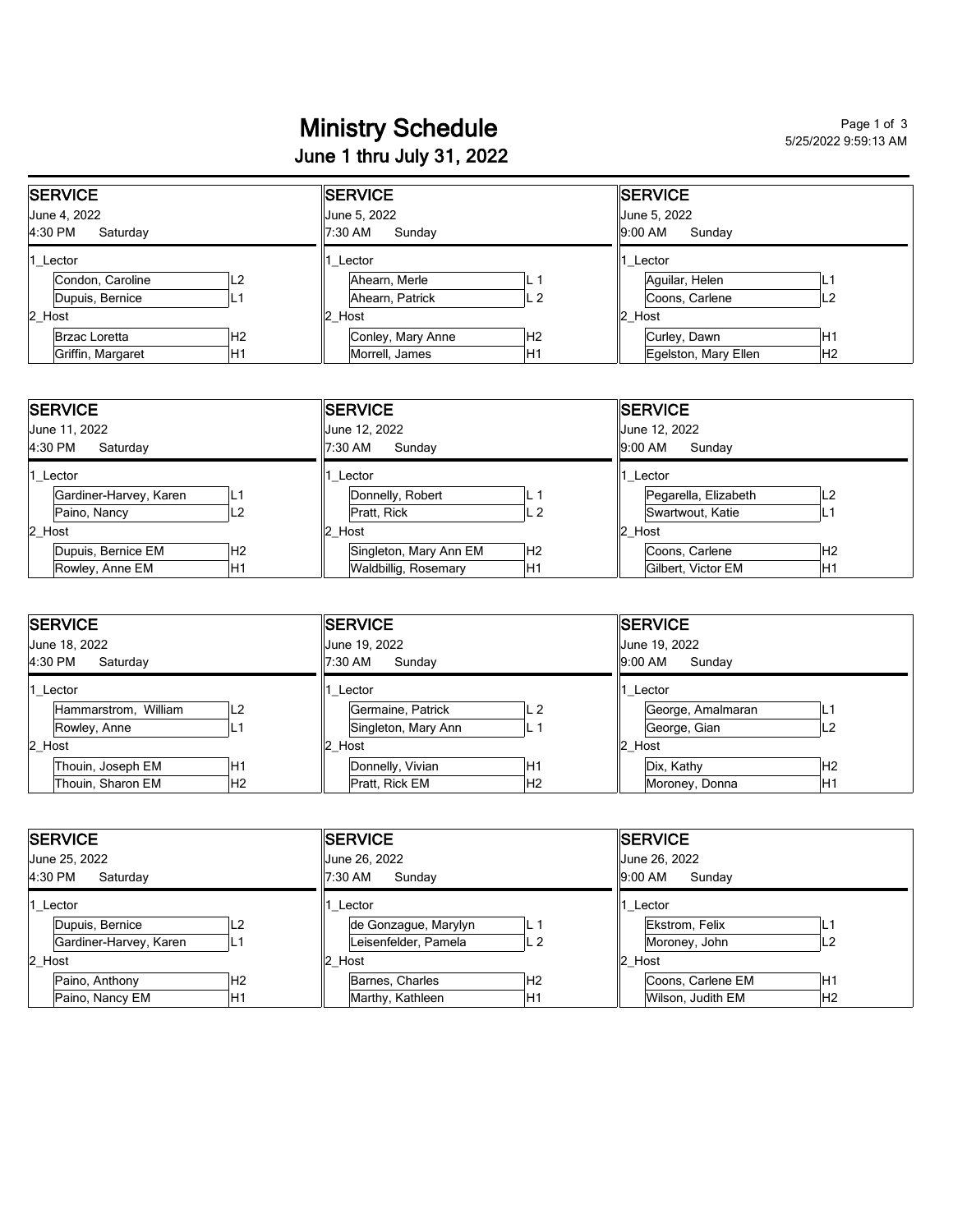## Ministry Schedule<br>
Ministry Schedule June 1 thru July 31, 2022

5/25/2022 9:59:13 AM

| <b>SERVICE</b>      |     |  | <b>SERVICE</b>       |                |              | <b>SERVICE</b>       |                |  |  |
|---------------------|-----|--|----------------------|----------------|--------------|----------------------|----------------|--|--|
| July 2, 2022        |     |  | July 3, 2022         |                | July 3, 2022 |                      |                |  |  |
| 4:30 PM<br>Saturdav |     |  | 7:30 AM<br>Sunday    |                |              | 9:00 AM<br>Sundav    |                |  |  |
| 1 Lector            |     |  | Lector               |                |              | Lector               |                |  |  |
| Brzac, Dean         |     |  | Ahearn, Merle        |                |              | Curley, Fred         | ∟              |  |  |
| Paino, Nancy        | L2  |  | Ahearn, Patrick      | L <sub>2</sub> |              | Gilbert, Holly       | L2             |  |  |
| 2 Host              |     |  | $2$ Host             |                |              | 12<br>Host           |                |  |  |
| Brzac, Loretta      | IH2 |  | Bellinghausen, Joyce | H <sub>1</sub> |              | Dix, Kathy           | H1             |  |  |
| Griffin, Margaret   | H1  |  | Mielewski, Annette   | H <sub>2</sub> |              | Egelston, Mary Ellen | H <sub>2</sub> |  |  |

| <b>SERVICE</b>                     | <b>ISERVICE</b>                      | <b>ISERVICE</b>            |  |  |
|------------------------------------|--------------------------------------|----------------------------|--|--|
| July 9, 2022                       | July 10, 2022                        | July 10, 2022              |  |  |
| 4:30 PM<br>Saturday                | 7:30 AM<br>Sunday                    | 9:00 AM<br>Sunday          |  |  |
| Lector                             | Lector                               | Lector                     |  |  |
| L2                                 | Donnelly, Robert<br>ч.               | Aquilar, Helen             |  |  |
| Gardiner-Harvey, Karen<br>IL1      | Pratt, Rick<br>IL 2                  | Pegarella, Elizabeth<br>L2 |  |  |
| 2 Host                             | 2 Host                               | Host<br>12                 |  |  |
| Dupuis, Bernice EM<br>IH2          | IH <sub>1</sub><br>Conley, Mary Anne | H1<br>Pettit, Charlyn EM   |  |  |
| IH <sub>1</sub><br>Rowley, Anne EM | IH <sub>2</sub><br>Morrell, James    | lН2<br>Pettit, Mel EM      |  |  |

| <b>SERVICE</b>      |                   |                | <b>SERVICE</b>    |                      |                | <b>ISERVICE</b>   |                 |                |  |
|---------------------|-------------------|----------------|-------------------|----------------------|----------------|-------------------|-----------------|----------------|--|
| July 16, 2022       |                   |                | July 17, 2022     |                      |                |                   | July 17, 2022   |                |  |
| 4:30 PM<br>Saturday |                   |                | 7:30 AM<br>Sunday |                      |                | 9:00 AM<br>Sunday |                 |                |  |
| Lector              |                   |                | Lector            |                      |                | Lector            |                 |                |  |
|                     | Condon, Caroline  | L2             |                   | Germaine, Patrick    | IL 2           |                   | Pettit, Charlyn | L <sub>2</sub> |  |
|                     | Dupuis, Bernice   |                |                   | Singleton, Mary Ann  |                |                   | Pettit, Mel     | <u>.</u>       |  |
| 2 Host              |                   |                | 2 Host            |                      |                | 2 Host            |                 |                |  |
|                     | Thouin, Joseph EM | H1             |                   | Donnelly, Vivian     | H <sub>2</sub> |                   | Dix, Kathy      | lН2            |  |
|                     | Thouin, Sharon EM | H <sub>2</sub> |                   | Waldbillig, Rosemary | H1             |                   | Moroney, Donna  | H1             |  |

| <b>ISERVICE</b>                   | <b>ISERVICE</b>                   | <b>SERVICE</b>                     |  |  |
|-----------------------------------|-----------------------------------|------------------------------------|--|--|
| July 23, 2022                     | July 24, 2022                     | July 24, 2022                      |  |  |
| 4:30 PM<br>Saturday               | 7:30 AM<br>Sundav                 | 9:00 AM<br>Sundav                  |  |  |
| Lector                            | Lector                            | Lector                             |  |  |
| Brzac, Dean                       | de Gonzague, Marylyn              | Ekstrom, Felix<br>ц.               |  |  |
| Gardiner-Harvey, Karen            | Leisenfelder, Pamela<br>L 2       | L <sub>2</sub><br>Swartwout, Katie |  |  |
| 2 Host                            | 2 Host                            | 2 Host                             |  |  |
| Paino, Anthony<br>IH <sub>2</sub> | Barnes, Charles<br>H <sub>2</sub> | Gilbert, Marie<br>ΙH1              |  |  |
| Paino, Nancy EM<br>H1             | Singleton, Mary Ann EM<br>H1      | IH2<br>Gilbert, Victor EM          |  |  |